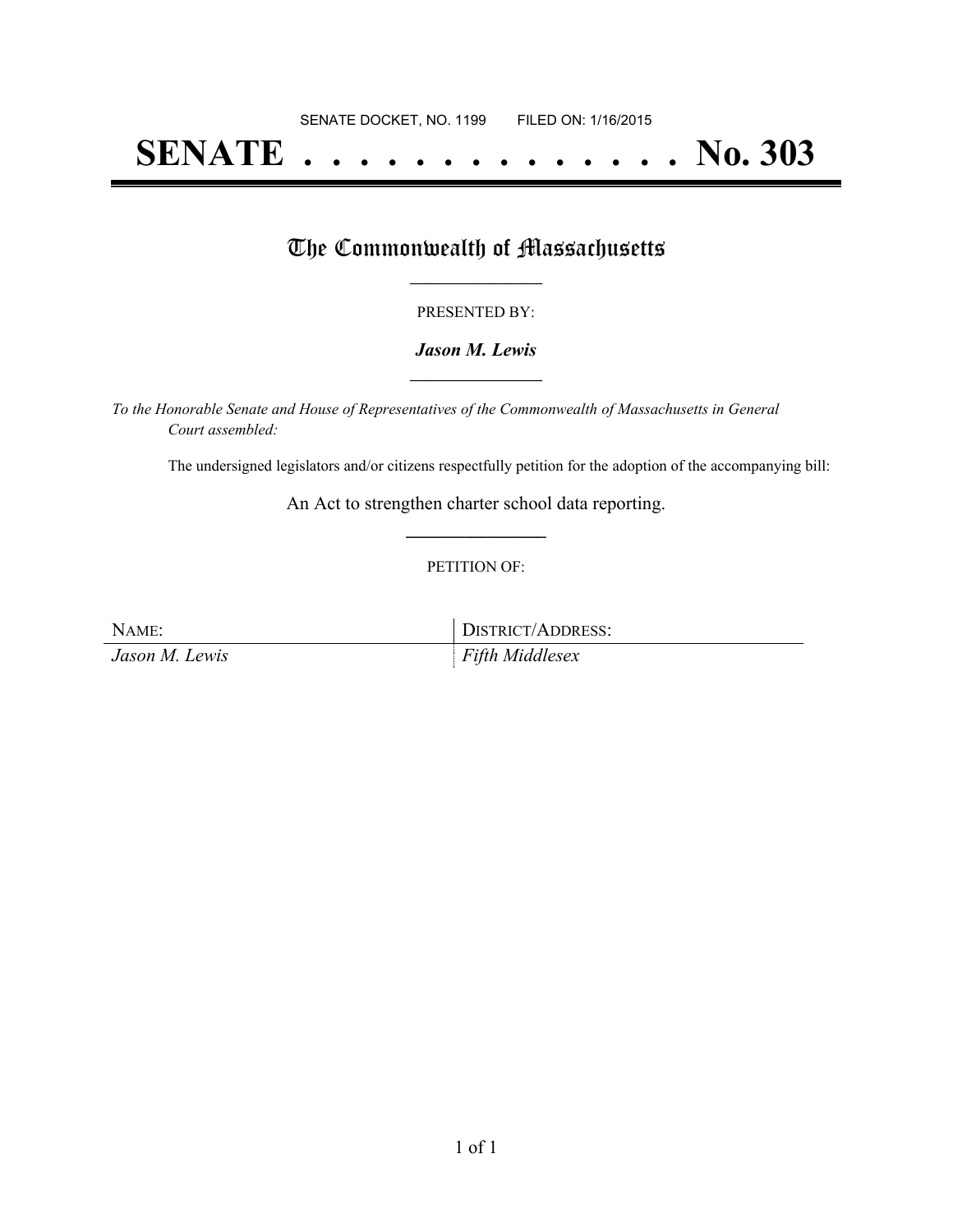# SENATE DOCKET, NO. 1199 FILED ON: 1/16/2015 **SENATE . . . . . . . . . . . . . . No. 303**

By Mr. Lewis, a petition (accompanied by bill, Senate, No. 303) of Jason M. Lewis for legislation relative to strengthening charter school data reporting. Education.

## The Commonwealth of Massachusetts

**In the One Hundred and Eighty-Ninth General Court (2015-2016) \_\_\_\_\_\_\_\_\_\_\_\_\_\_\_**

**\_\_\_\_\_\_\_\_\_\_\_\_\_\_\_**

An Act to strengthen charter school data reporting.

Be it enacted by the Senate and House of Representatives in General Court assembled, and by the authority *of the same, as follows:*

| 1      | SECTION 1. Section 1I of chapter 69 of the General Laws, as appearing in the 2014               |
|--------|-------------------------------------------------------------------------------------------------|
| 2      | Official Edition, is hereby amended by striking out, in line 96, the words "(a) an analysis of  |
| 3      | student and subgroup achievement gaps in core subjects;" and inserting in place thereof the     |
| 4      | following text:-                                                                                |
| 5      | (a) an analysis of student and subgroup achievement gaps, including English as a Second         |
| 6      | Language students and special education students, in core subjects;                             |
| $\tau$ | SECTION 2. Section 1I of chapter 69 of the General Laws, as appearing in the 2014               |
| 8      | Official Edition, is hereby amended by striking out, in line 99, the words "and (d) performance |
| 9      | benchmarks and processes for evaluating the effect of district improvement initiatives." and    |
| 10     | inserting in place thereof the following text:-                                                 |